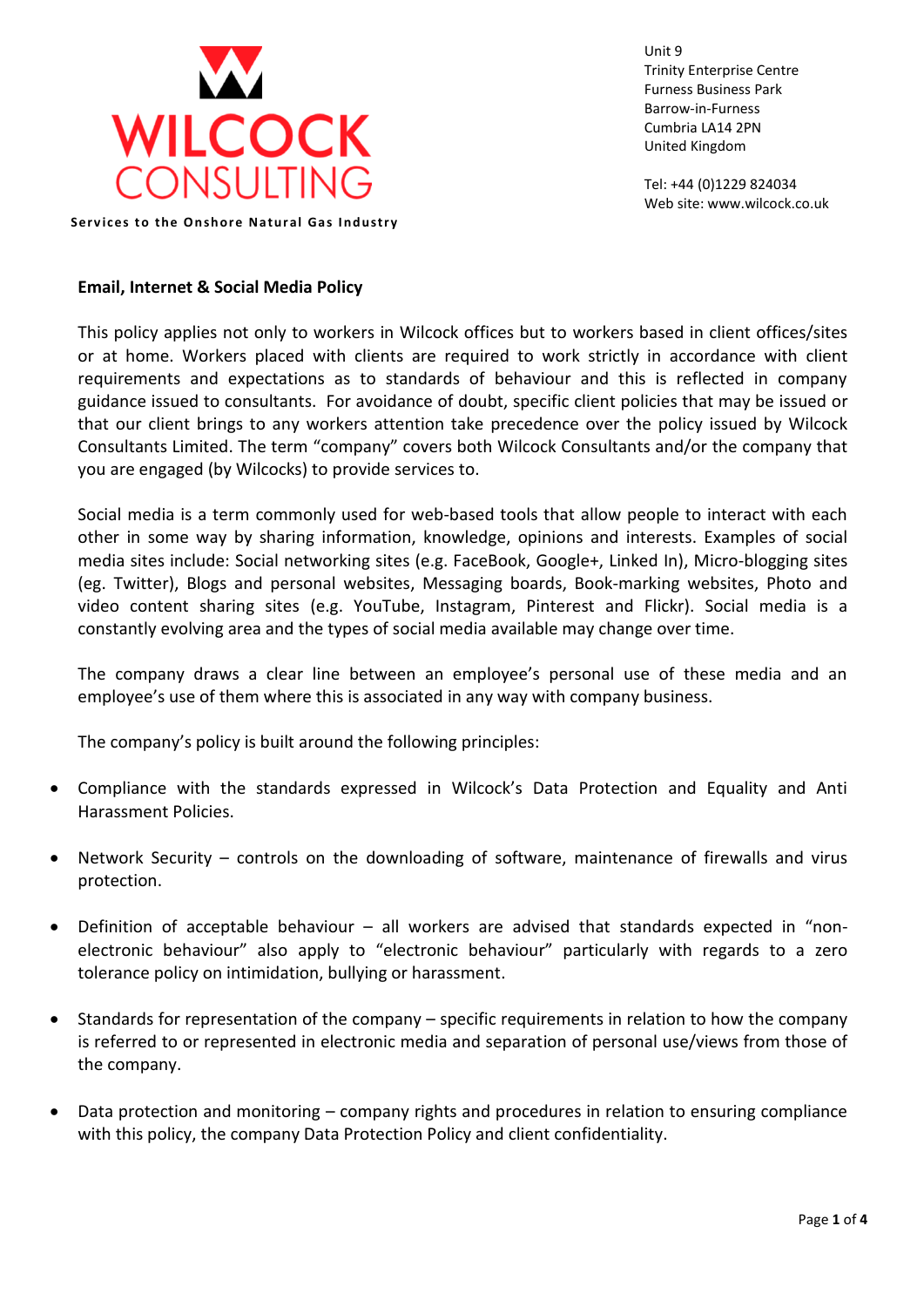• Positive, planned use of these media to improve communication, marketing and standards of customer service in a controlled, informed and planned way.

Wilcocks recognises that workers use these sites and workers are made aware of best practice guidelines to help them use these channels effectively and to protect their personal and professional reputation – and that of the company. Workers are reminded to:

**Protect your privacy -** Online content can be viewed anywhere, anytime so it is important to implement the correct privacy settings on social media sites.

**Think before you post** - There is no such thing as a 'private' social media site. Search engines like Google will show postings years after the publication date. More critically, the web is viral and anything posted could potentially be viewed around the world in seconds.

**Maintain personal and organisational confidentiality -** Do not post confidential, personal or commercial information about the company, it's workers or clients. Posting such information may breach legal obligations and/or company policies and procedures. As a guideline, don't post anything that you would not repeat in person, in public or to the parties in question.

**Be responsible** - Be careful before you post! Don't compromise yourself by posting abusive, copyrighted, defamatory, libellous, obscene or even illegal content that may come back to haunt you. You are personally responsible for the content you publish and comments you make.

**Choose your friends carefully** - As friends or followers on social networking sites can see all your posts and pictures, ensure that you choose them carefully. Think about the people/organisations that you are associated with on social media and the appropriateness of this in a professional context.

**Choose your channels appropriately -** Social media channels have different purposes and offer varying opportunities for engagement. Think about what you want to use social media for and consider splitting the channels into professional and personal use. Another option if you want to use the same channel for multiple uses is to set up a personal and a professional profile that are kept separately.

**Inappropriate personal conduct or behaviour using email, internet sites and/or social media may lead to disciplinary action, in accordance with Wilcocks Disciplinary Policy, Procedure and Rules. All workers are expected to behave in accordance with the standards established within this Policy.** 

The scope of this Policy requires that workers adhere to the following statements:

In their own personal use of social media, workers will not upload or include on any social media or networking site:

- Person identifiable information of colleagues / workers or their relatives.
- Opinions that could prejudice an investigation (internal or external).
- Statements relating to another worker in relation to their employment including judgements of their performance and character.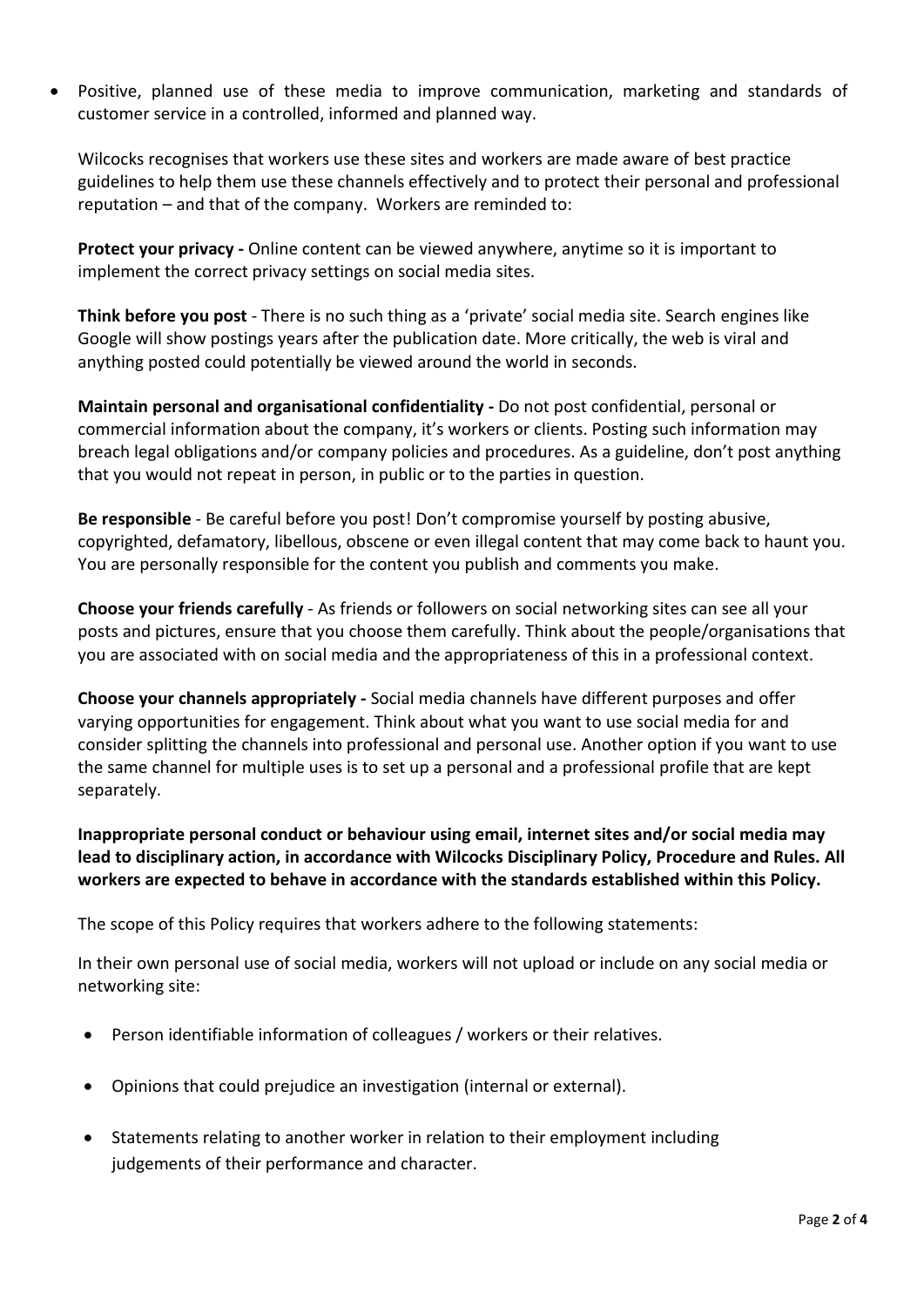- Statements that bring the company, it's services, or it's workers into disrepute. This includes any statements, pictures or comments which could be construed or interpreted as abusive or derogatory or which could be understood as constituting the harassment and bullying of a work colleague.
- Company confidential or business information.
- If commenting on the business of the company on personal social networking sites, employees should exercise common sense, discretion and not post anything that could compromise the company or people connected with it.
- Identify yourself by giving your name and. Write in the first person. You must make it clear that you are speaking for yourself and not on behalf of the company. The use of the company's logo is not permitted on personal web pages.

Additionally, workers should ensure that:

- They do not conduct themselves in a way that is detrimental to the company;
- They take care not to allow their interaction on these websites or networks to damage working relationships between members of staff.
- They take care that professional boundaries are not crossed and that the nature of any dialogue with people that use the company's services is appropriate and does not compromise either party
- They let the Wilcock Line Manager know of any adverse social media activity or issues being raised that could have reputational implications.
- If photographs are taken in a work setting then the permission of other colleagues in the image must be obtained before uploading them to a social networking site, conduct and appearance should be appropriate for the working environment and actions in the photograph/s must not bring you, your colleagues or the company into disrepute

## **Breach of any of these statements will result in a worker being managed in accordance with The Company Disciplinary Policy, Procedure and Rules. Workers are advised that material posted on the internet made be used as part of any disciplinary investigation.**

Workers who have concerns about content posted on social networking sites which breach these standards of conduct must refer the incident to their line manager.

Managers who have concerns, or who are made aware of concerns, about content posted on social networking sites or other breaches of the standards of conduct outlined in this policy must contact the Wilcock Operations Manager. Concerns about content posted which may result in defamation of the company or pose a risk to reputation will be escalated to Wilcock's Managing Director.